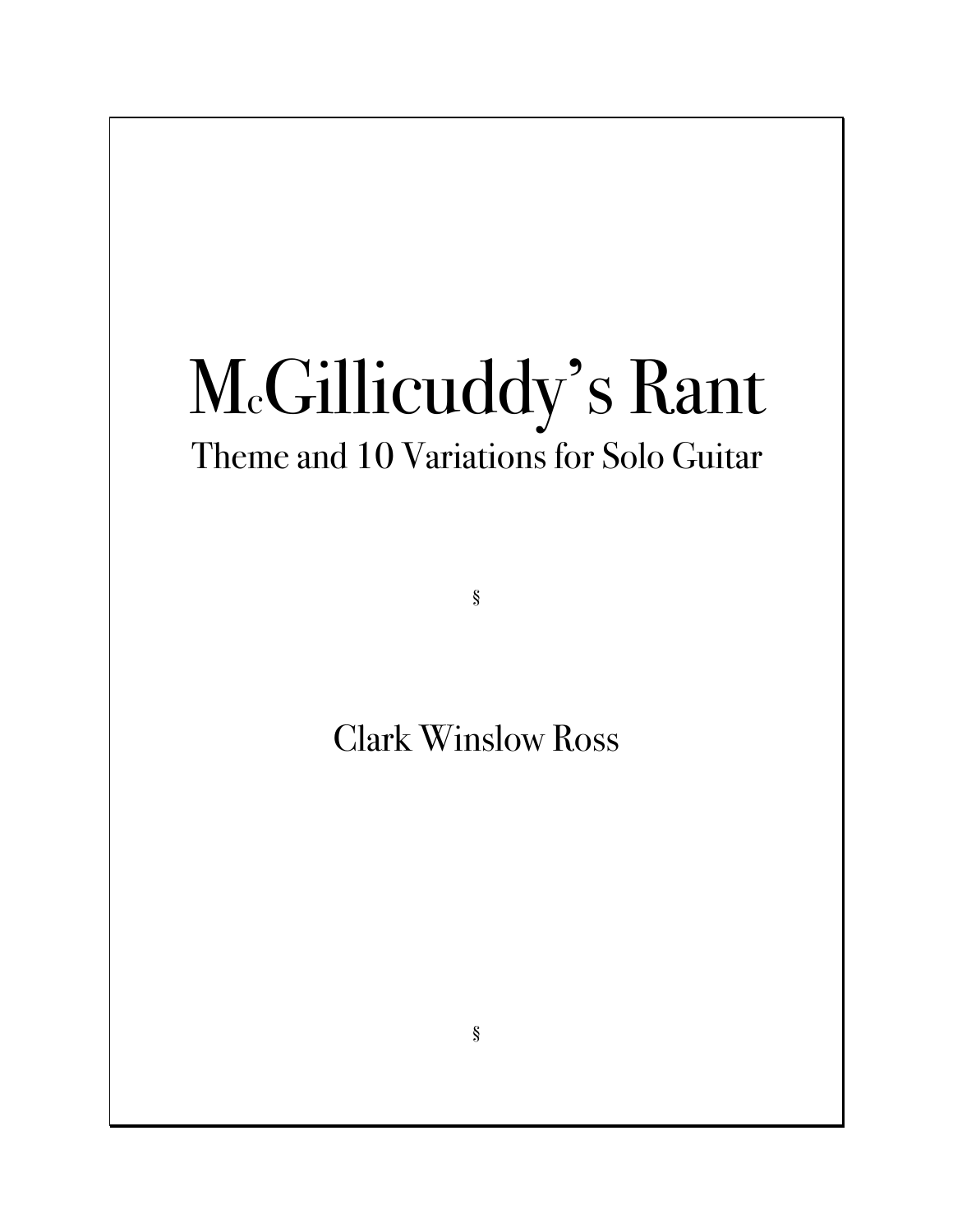#### McGillicuddy's Rant (1980-2003) Clark Winslow Ross

*Variations on McGillicuddy's Rant* was composed in sections over a twenty-three year period, and I only heard a performance of the complete set for the first time in 2005. The theme was written in 1980, around the time I started taking composition lessons. Before it had a name, I played it for my guitar teacher, who said, "Why don't you call it McGillicuddy's Rant?" I have no idea why he said this, but I found this title phonetically pleasing, so I used it. I also arranged the theme for piano, which appears in a collection of mine called "11 Short Piano Pieces." According to the *New Grove Dictionary of Music and Musicians*, 2nd ed., it turns out that a musical "rant" is "a lively country dance… a variety of the polka step in an anacrusic 6/8 or 2/4 rhythm which is hopped or skipped." My theme, which is slow and meditative, thus has no apparent connection to an actual Rant, but by the time I learned this I had become too fond of the title to change it; besides, a phonetically-pleasing title is a terrible thing to waste.

The ten variations were written at various times over an eighteen year period, and are all short character-pieces: (Theme), Jig, Wistful and Nostalgic, Scherzo, Bluesy, Arabesque, Bluegrass, Folk Dance, Chorale, Prelude, and a (modified) Reprise. It is the kind of theme that lends itself easily to variations, so more may follow in the future.

Clark Winslow Ross's compositions have been performed in England, Ireland, the United States, and across Canada by some of Canada's finest musicians, ensembles, and orchestras. He was Composer-in-Residence at Ireland's Waterford New Music Week in 2003, and has won Young Composer's Awards in national competitions by the Winnipeg Symphony Orchestra and the Hamilton Philharmonic Orchestra. He has also received over 20 commission grants from various funding agencies, including the Canada Council, the CBC, and the Newfoundland and Labrador Arts Council. Clark is the founder and Artistic Director of the Newfound Music Festival, held every February in St. John's, and was a founding member and later President of Continuum, the Toronto-based new-music group. He serves on the national executive of both the Canadian League of Composers and the Canadian Music Centre.

Born in Maracaibo, Venezuela, Clark was raised there and in Caracas (Venezuela), Lima (Peru), Lennoxville (Quebec), New York City, Fort Lee (New Jersey), Brussels (Belgium), and Toronto, where he attended university. Upon receiving a Mus.Doc. (composition) degree from the University of Toronto in 1992, he began working at Memorial University's School of Music, where he is currently an Associate Professor, teaching composition, orchestration, theory, electronic music, and classical guitar. He was awarded Memorial University's President's Award for Outstanding Research (1999) in recognition of his extensive compositional activities. He is married to Dr. Jennifer Porter (professor of Religious Studies, Memorial University), and has three children (Alexander, (b. 2004), Andrew (b. 2001), and Julia (b. 1990). His interests outside of family and music include baseball, cats, cooking, ethnic food, reading, writing short stories, and invigorating jumping dances.

Other works for classical guitar, downloadable from Clark's website: **www.clarkross.ca**

- •*Andrew Jacob's Ragtime Blues* (guitar solo; 2001) http://www.clarkross.ca/Progr-AJsRgtmBlues.htm.
- •*I sleep and my soul awakens* (guitar and string quartet (CBC commission); 2005) http://www.clarkross.ca/Score-I\_sleep+soul.pdf

*Contact Clark Ross via E-mail at: clark@mun.ca, or through his website*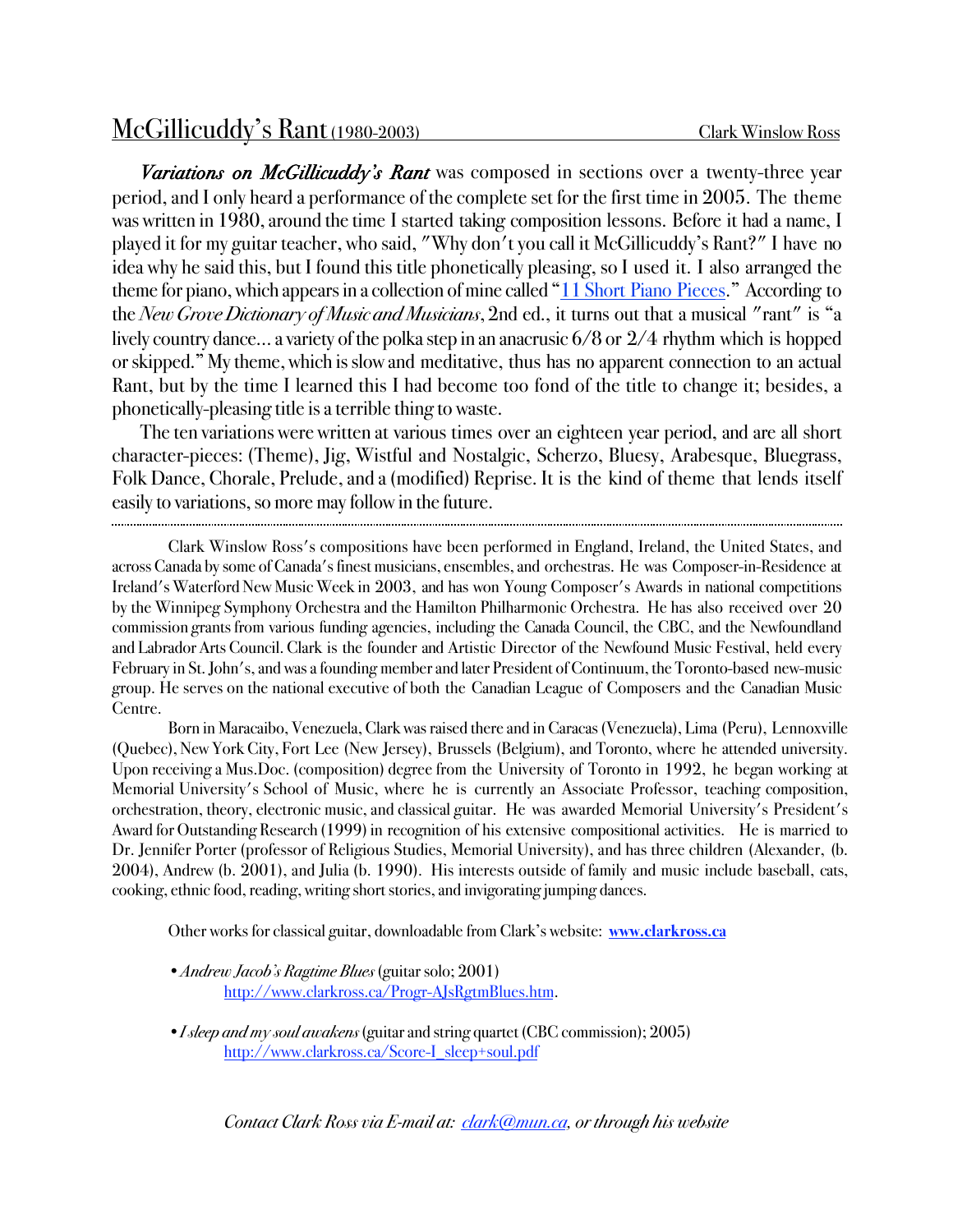## Variations on McGillicuddy's Rant

**Clark Winslow Ross** 



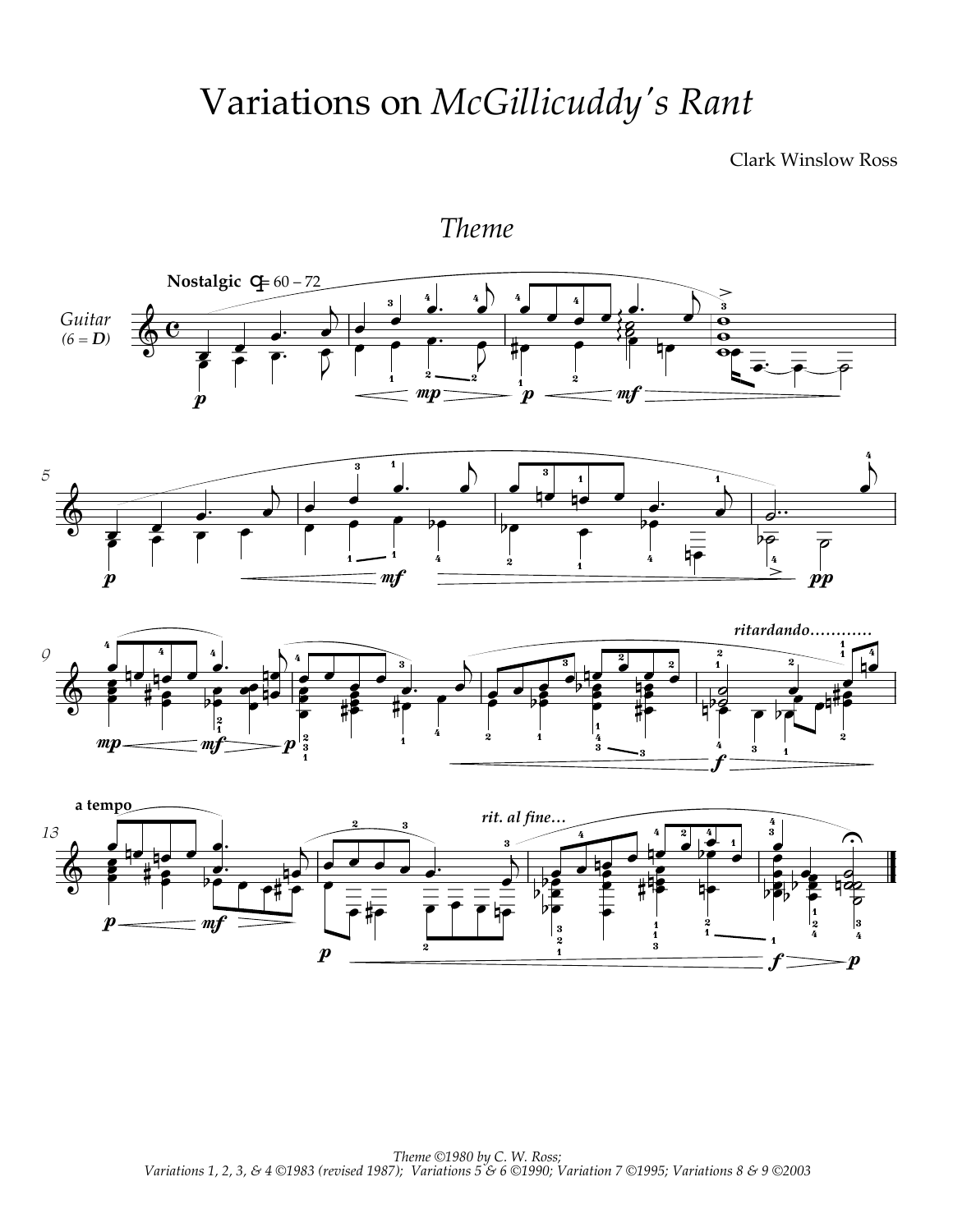### Variation  $1 - Jig$









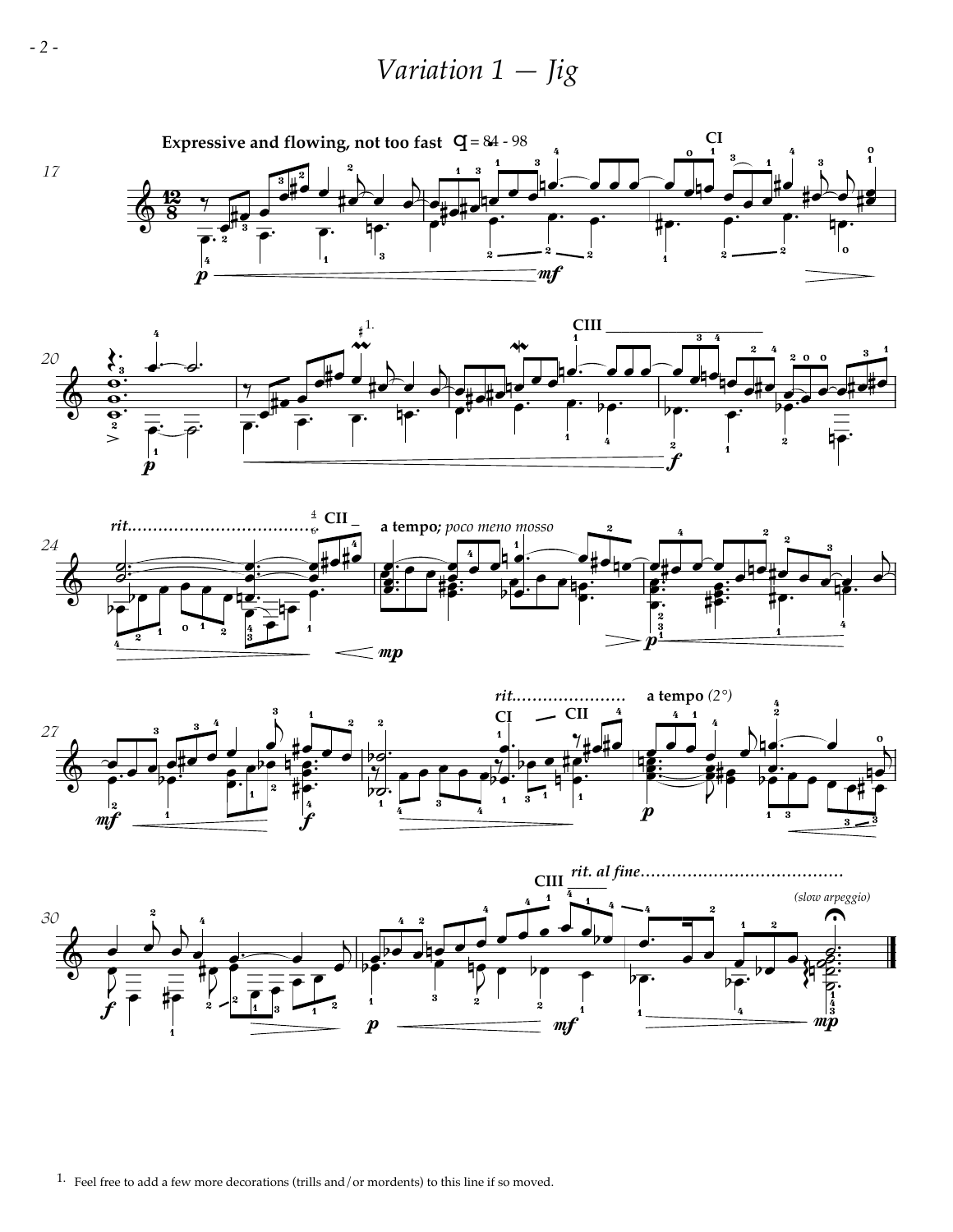*Variation 2 — Nostalgic*

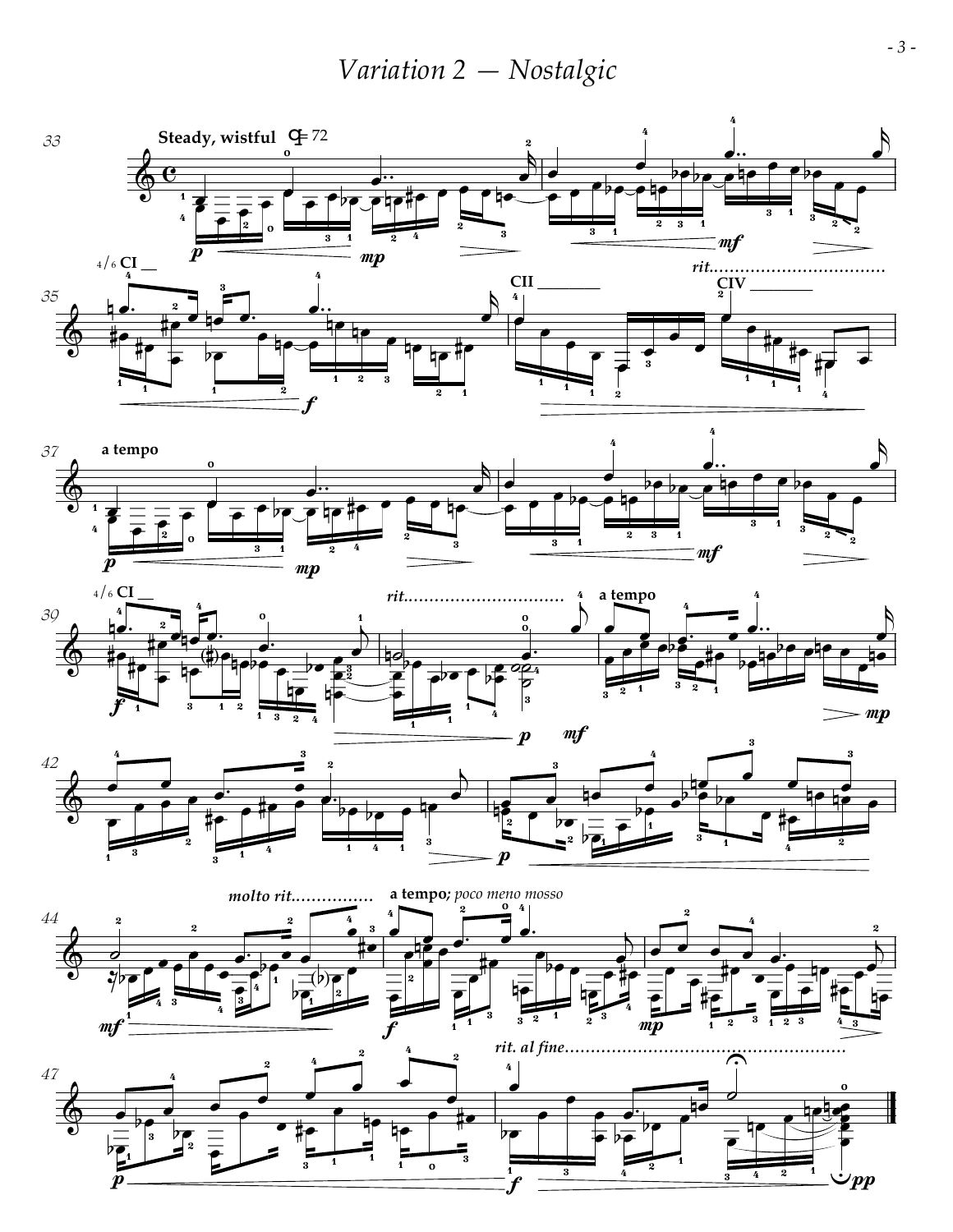Variation 3 - Scherzo

Playful (but maybe a little soulful towards the end)

 $\boldsymbol{p}$ 





 $\int\limits_0^4$ 



- 4 -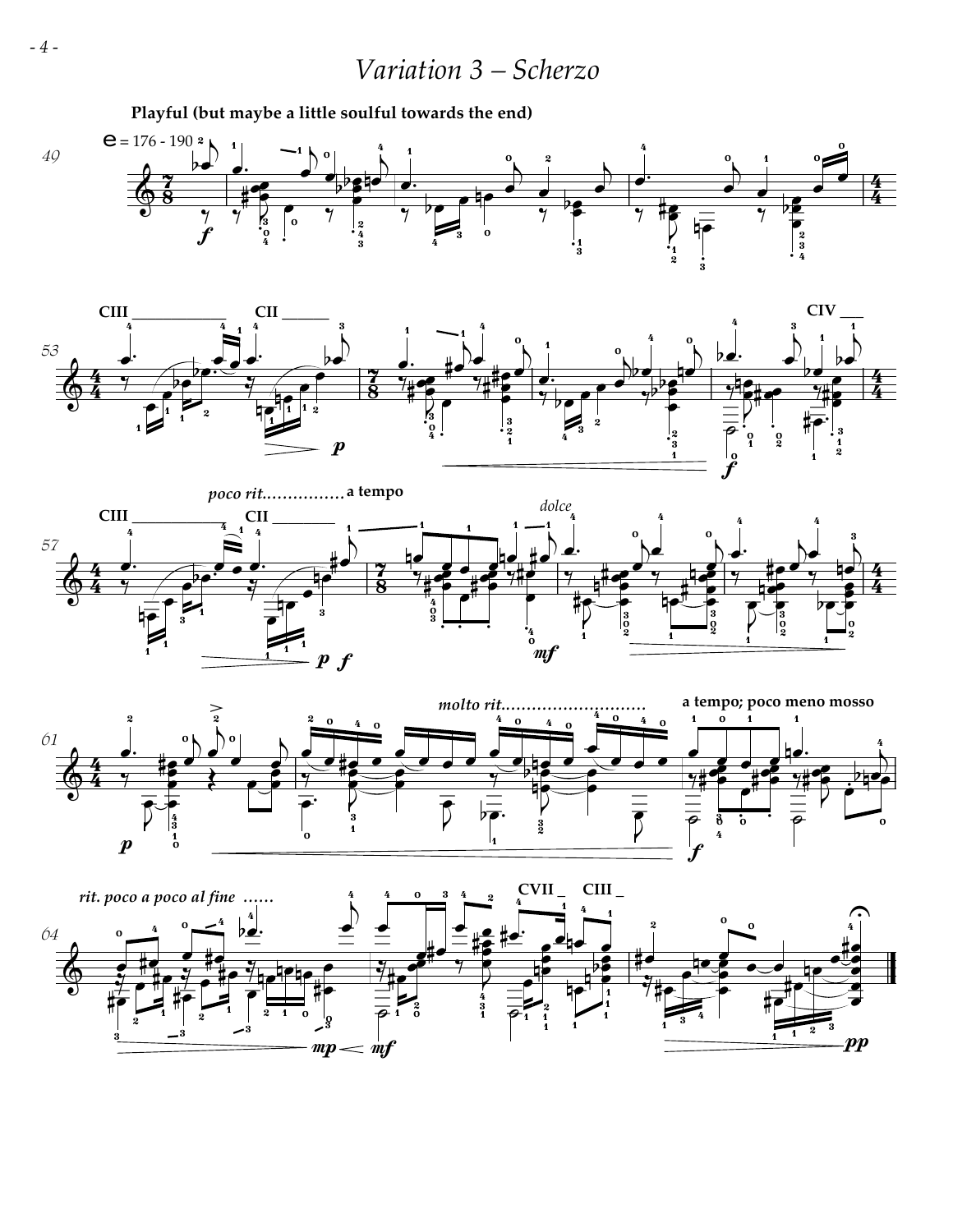Variation 4 - Bluesy











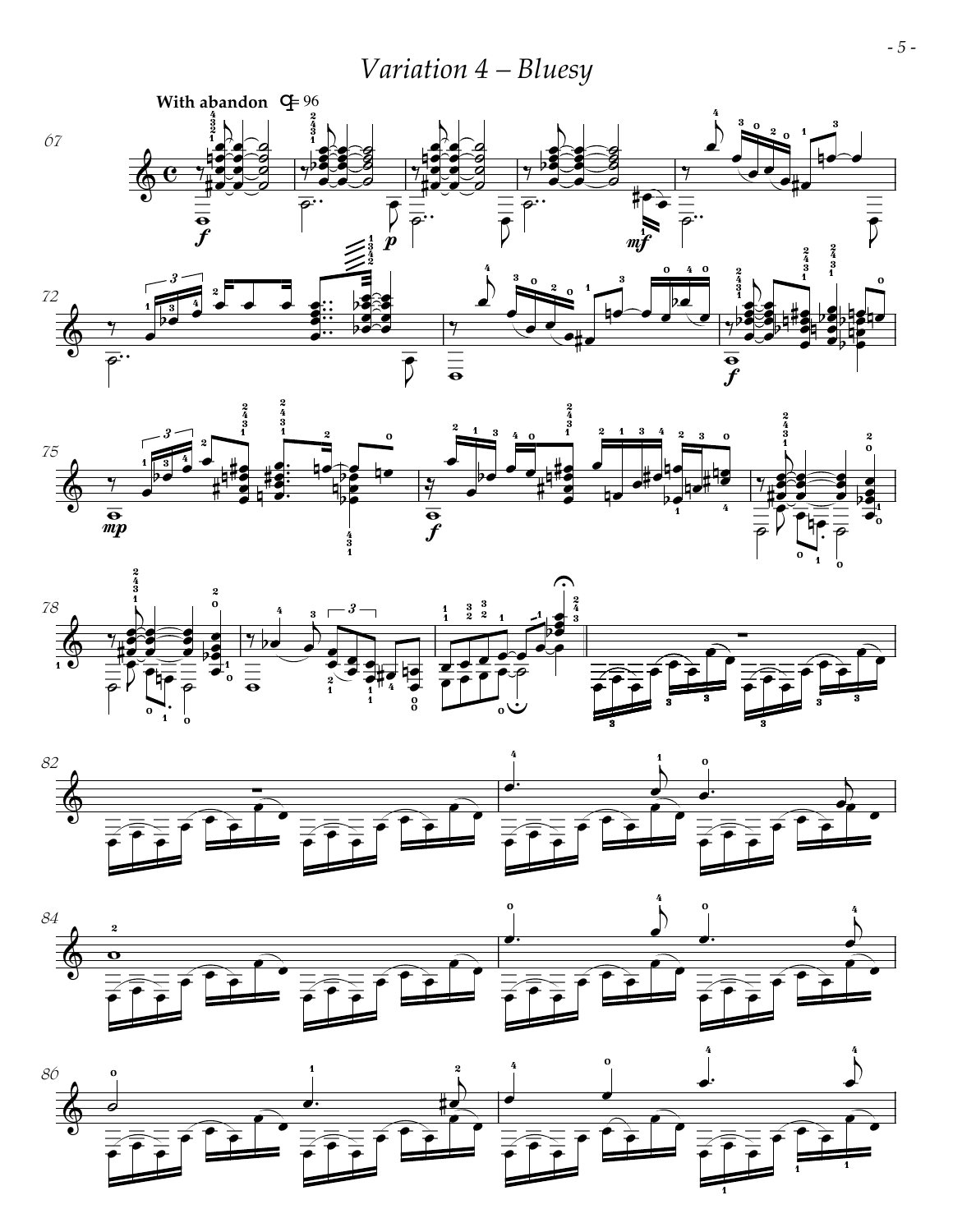







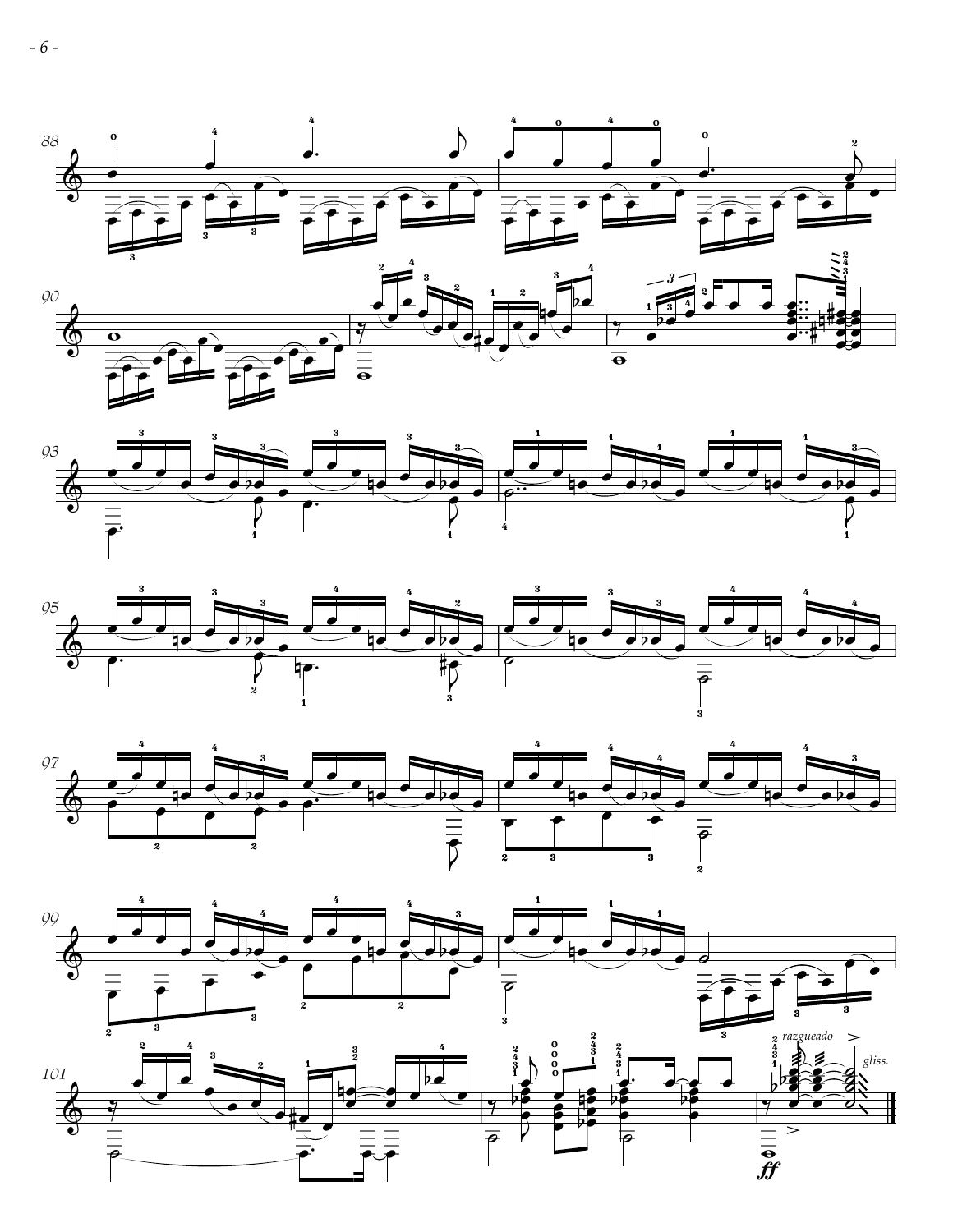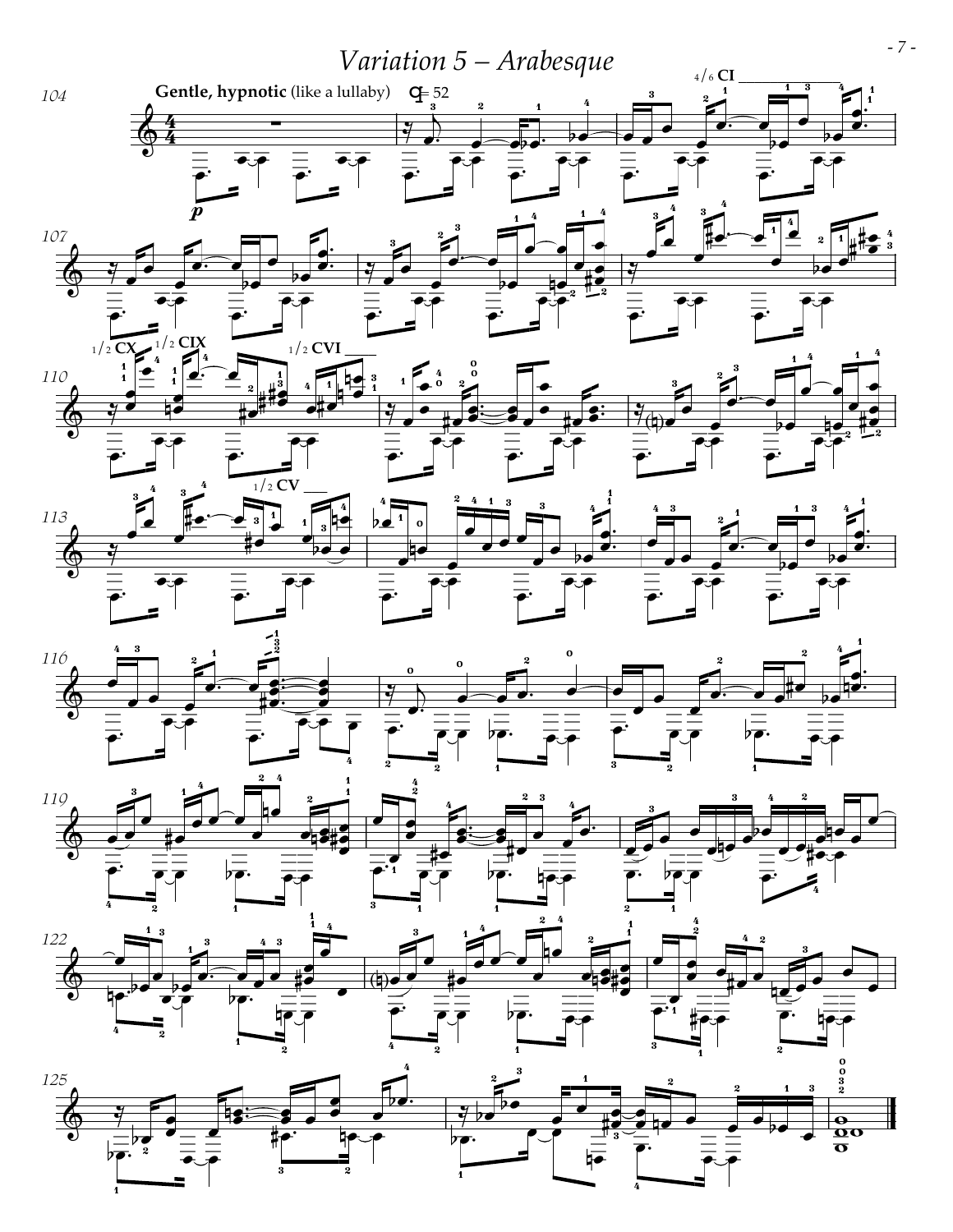Variation 6 - Bluegrass



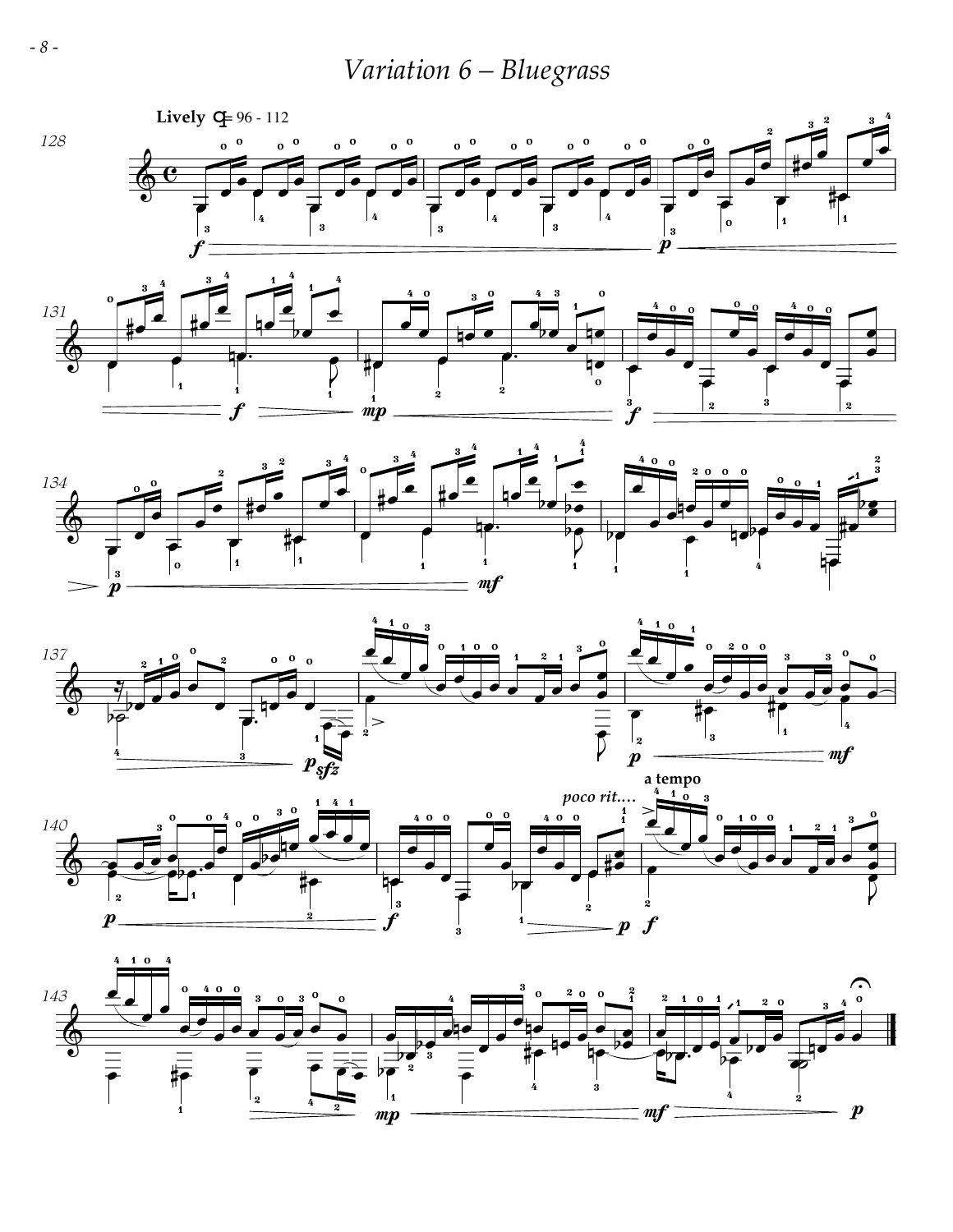*Variation 7 – Folk Dance*





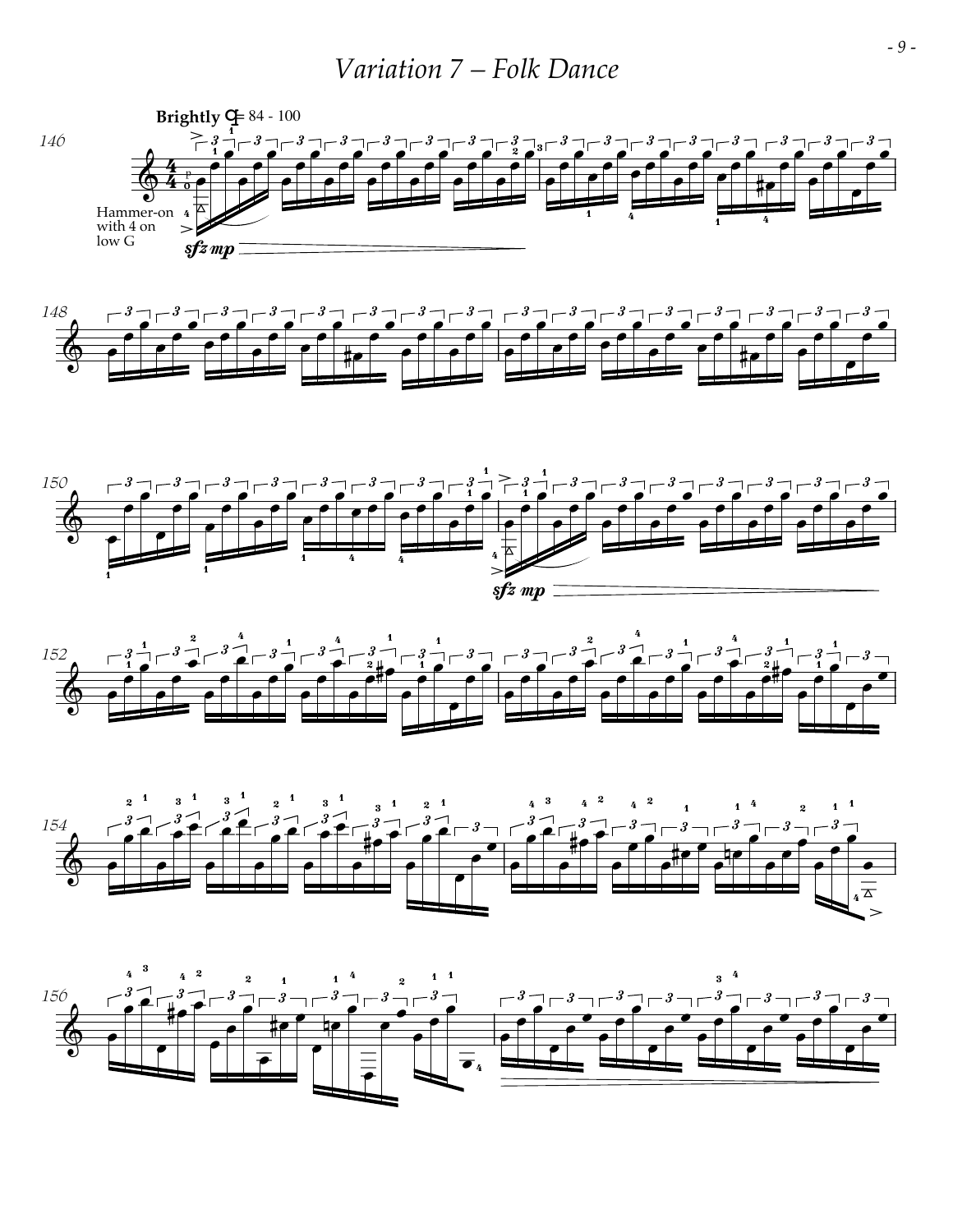









*- 10 -*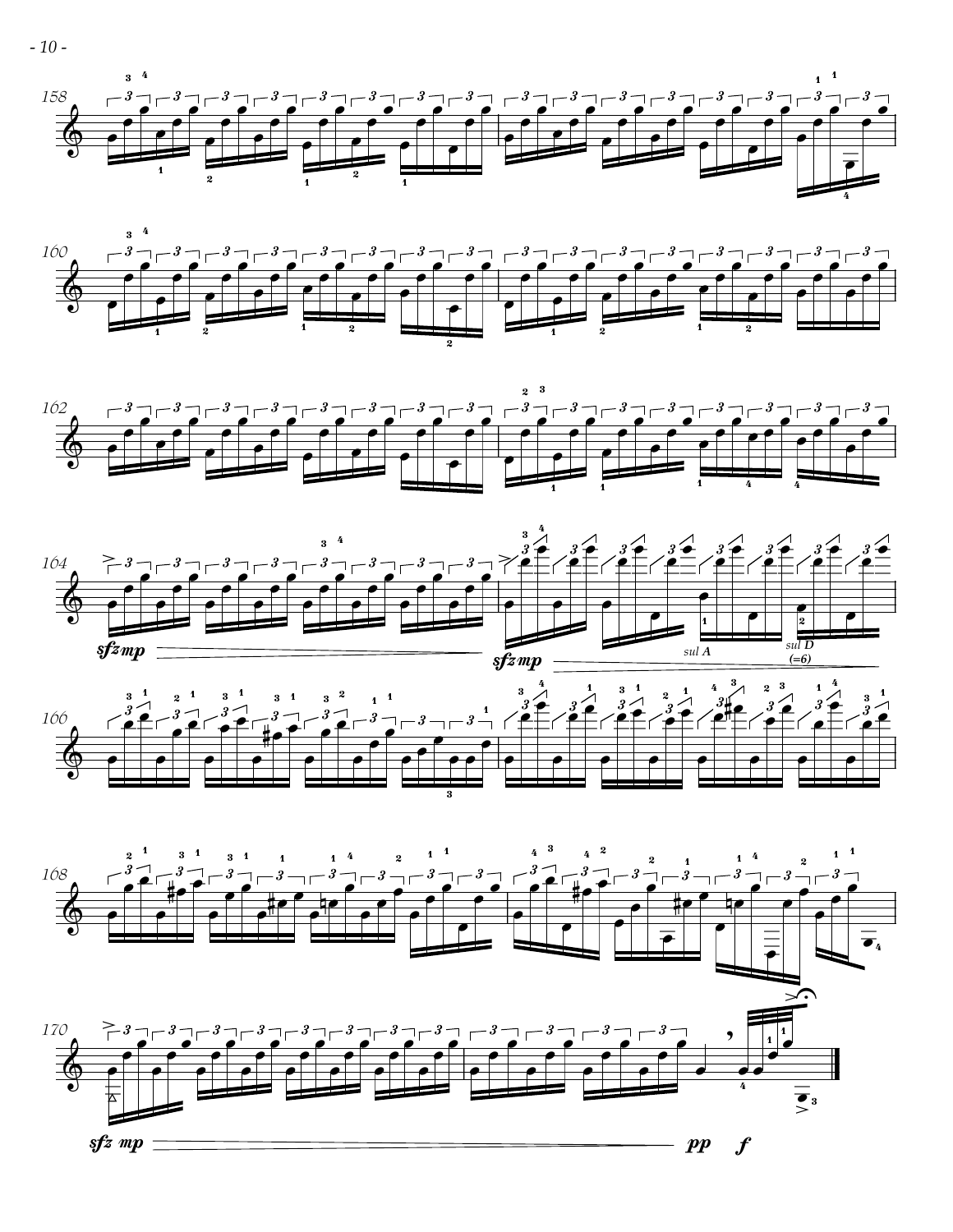Variation  $8$  – Chorale







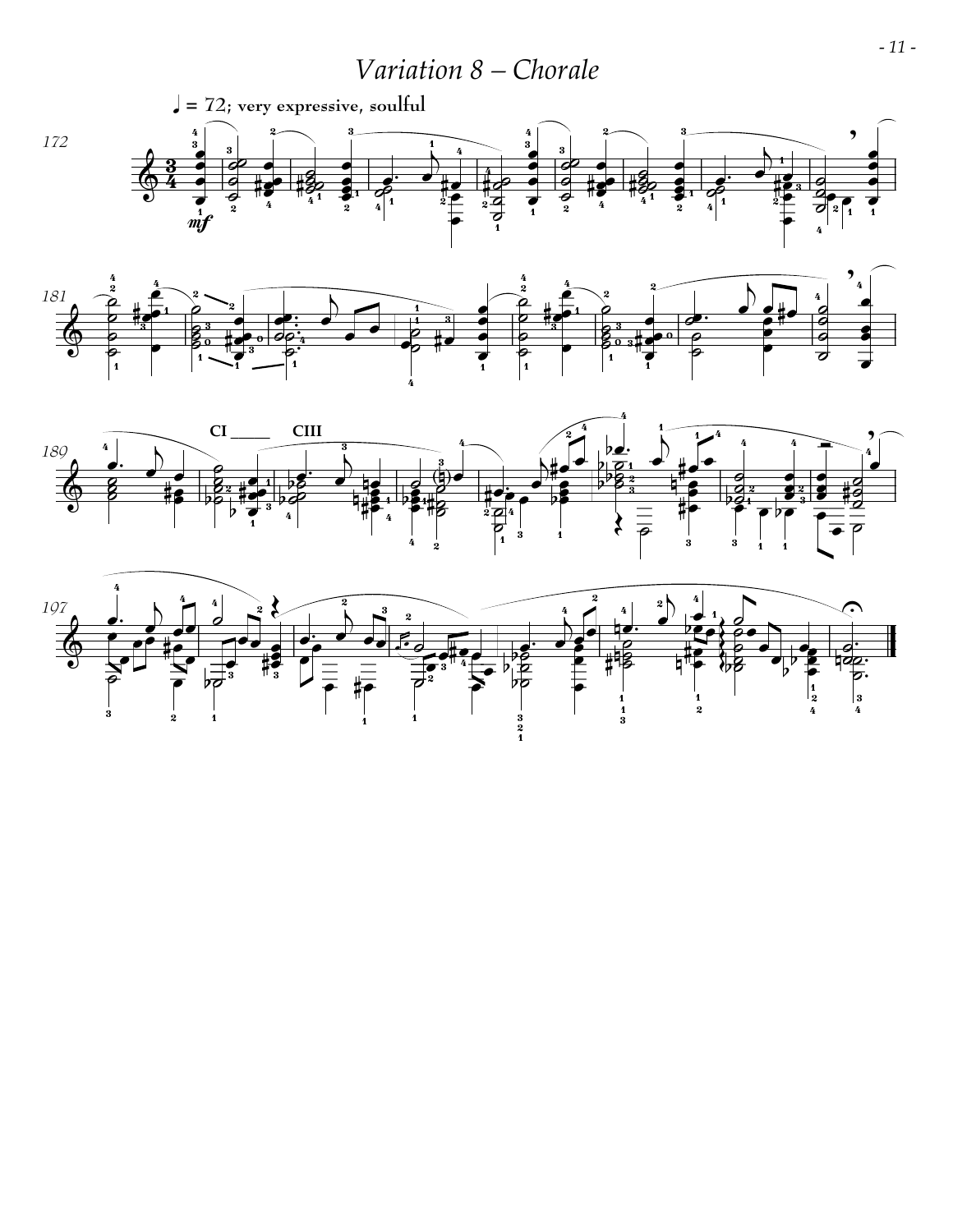Variation 9 – Prelude











 $-12-$